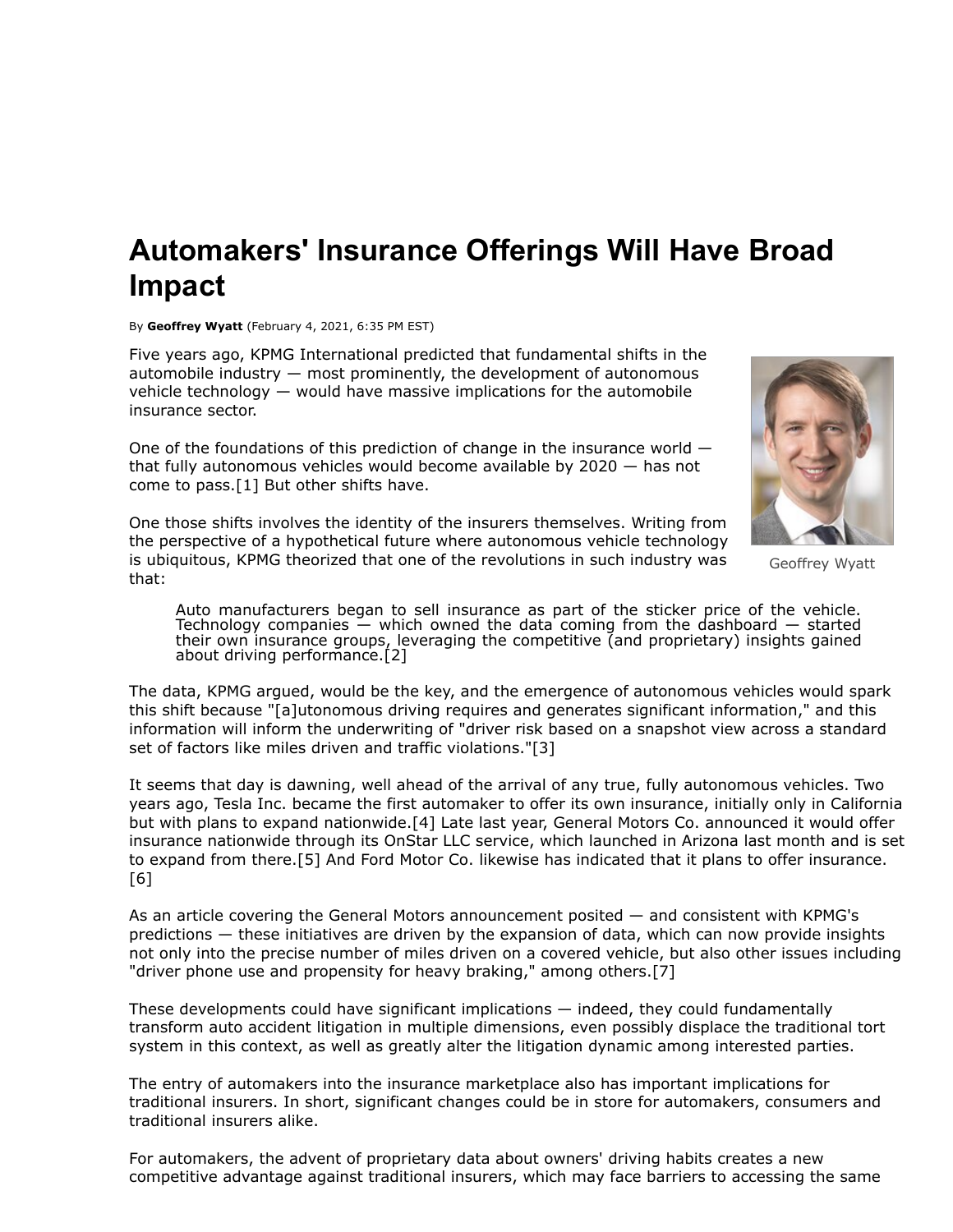data, which is heavily dependent on user opt-in. It is no surprise that individualized, up-to-theminute data about a particular insured's driving habits can support more accurate underwriting.

Manufacturers that have unfettered access to such data for risk-assessment purposes could be able to offer lower premiums, as well as the attractive opportunity for consumers to roll insurance into monthly financing or lease payments for new vehicles.

The push toward more fully autonomous vehicle technology supplies an additional rationale for the move. One potential consequence of the expansion of autonomous driving capabilities is that manufacturers will assume greater responsibility  $-$  and by extension litigation exposure  $-$  for accidents and injuries that occur, as it can be expected that more and more decisions will be removed from drivers and trusted to the sophisticated technologies that pilot the vehicles of the future, though the degree to which manufacturers will bear responsibility has probably been overstated.[8]

Anticipating this development, a number of automakers have announced that they intend to assume responsibility for all accidents and injuries that occur that involve their fully autonomous vehicle technology.[9] Such an undertaking could prove costly, at least in the short term.

While a dramatic reduction in traffic accidents is a motivating factor in the move toward autonomous vehicle technology, and it is this anticipated outcome that makes the assumption of liability by manufacturers feasible,[10] there is likely to be a lengthy transition period during which human- and computer-driven cars will both occupy the road in great numbers.

That transition period could mean the worst of both worlds for manufacturers: expansion of liability without a substantial corresponding decline in accidents giving rise to such liability.

But automaker-sponsored insurance plans offer an intriguing solution to this problem. Conceivably, automakers could offer a hybrid warranty insurance package, offering consumers safer technology and guaranteed repair and replacement for the life of the car, along with below-market insurance premiums, in exchange for agreement to participation in a private no-fault scheme akin to workers' compensation.

Such agreements could guarantee customers compensation for certain covered incidents, but require them to give up their rights to pursue large damages awards in the tort system.

Even if automaker-offered insurance does not displace litigation, it could certainly alter the litigation dynamic, particularly from the perspective of the consumer. In traditional litigation, the interests of a driver's insurer are generally aligned with the driver: If the driver is sued for causing someone else's injury, both that driver and the insurer have an interest in minimizing liability; and where the driver is injured by someone else, both the driver and insurer have an interest in maximizing recovery from the alleged tortfeasor and their insurer, at least to the extent of medical expenses.

As a result, insurers will generally step in the shoes of the driver and manage accident-related litigation. But if autonomous vehicle technology displaces driver fault and appoints the automaker as the principal defendant in auto accident litigation, an adversity may arise between driver and insurer if the automaker is providing the insurance.

This possibility may not manifest in accidents involving cars manufactured by different companies, where the two companies will have incentives to shift fault to each other, generally in alignment with the interests of their insureds.

But in accidents involving two cars by the same manufacturer and drivers insured by the same, the possibility arises that the two drivers — who would have been adverse in the preautonomous auto accident litigation world — might find themselves on the same side in litigation against the manufacturer in something much more akin to a product liability suit, especially if both cars were designed to be fully autonomous, removing human input from driving decisions.

Of course, the emergence of automaker-offered insurance products also has implications for the broader insurance market and, in particular, for traditional insurers. And while recent reporting has naturally focused on automakers because of the novelty of their insurance offerings, "the old guard of insurance giants" has also been innovating and "begun offering ... bespoke products using data,"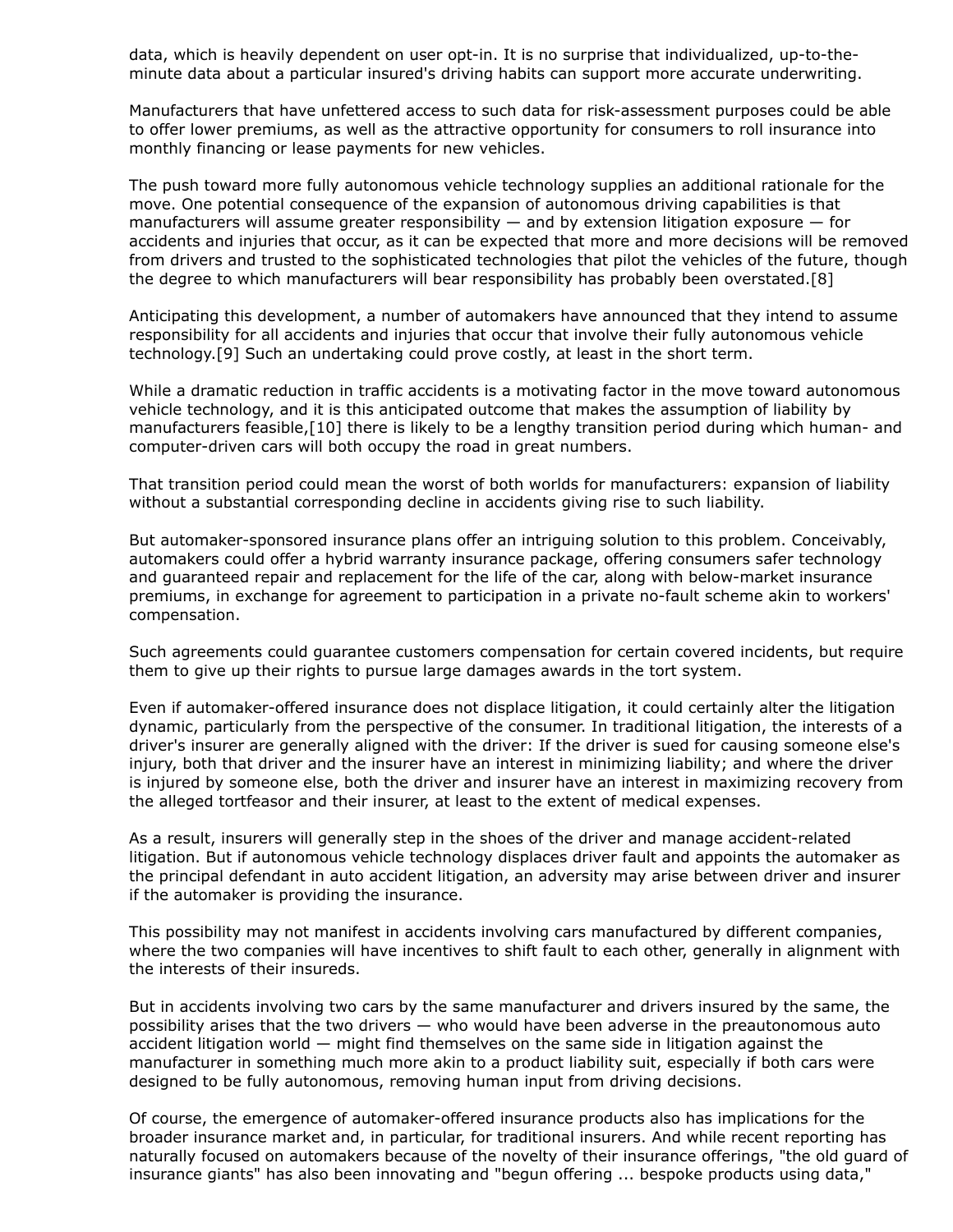according to a [Business Insider](https://www.law360.com/companies/business-insider-inc) article.[11]

Although they do not manufacture the cars they insure, traditional insurers can nevertheless obtain some data from their insureds through "standalone devices or mobile apps [that] track driving," according to a Money.com article.[12] And while manufacturers might be able to generate richer data sets from technology that is embedded in the car, insurers can also gain access to these data through relationships and agreements with manufacturers.

Indeed, Ford has indicated that it intends to allow several traditional insurers to receive data from its built-in tracking systems, raising the prospect that consumers could go to market with their data and insurers could bid against one another to win the driver's business.[13]

While this opportunity should ultimately improve competition and benefit consumers, the relatively free transfer of data that would be the fuel for these transformations, and the intercompany agreements needed to facilitate it, implicate potential privacy, cybersecurity and competition issues that manufacturers and insurers alike will have to carefully navigate as these changes continue to unfold.

In short, the future of autonomous vehicles predicted such a short time may yet be some way off. But the future of automobile insurance is already here, with important implications for the consumers, manufacturers and insurers of the present day.

*[Geoffrey Wyatt](https://www.skadden.com/professionals/w/wyatt-geoffrey-m) is a partner at [Skadden Arps Slate Meagher & Flom LLP](https://www.law360.com/firms/skadden-arps).*

*The opinions expressed are those of the author(s) and do not necessarily reflect the views of the firm, its clients or Portfolio Media Inc., or any of its or their respective affiliates. This article is for general information purposes and is not intended to be and should not be taken as legal advice.*

[1] KPMG, Marketplace of Change: Automobile Insurance in the Era of Autonomous Vehicles, Oct. [2015, at i, https://assets.kpmg/content/dam/kpmg/pdf/2016/06/id-market-place-of-change](https://assets.kpmg/content/dam/kpmg/pdf/2016/06/id-market-place-of-change-automobile-insurance-in-the-era-of-autonomous-vehicles.pdf)automobile-insurance-in-the-era-of-autonomous-vehicles.pdf.

[2] Id. at 2.

[3] Id. at 16.

[4] Justin Bariso, Tesla Just Made a Huge Announcement that May Completely Change the Auto [Industry, Inc., Sept. 3, 2019, https://www.inc.com/justin-bariso/tesla-just-made-a-huge](https://www.inc.com/justin-bariso/tesla-just-made-a-huge-announcement-that-may-completely-change-auto-industry-heres-why-its-brilliant.html)announcement-that-may-completely-change-auto-industry-heres-why-its-brilliant.html.

[5] Graham Rapier, GM Is Following Tesla's Example and Launching Its Own Insurance with OnStar, [Business Insider, Nov. 18, 2020, https://www.businessinsider.com/gm-follows-tesla-with-onstar-car](https://www.businessinsider.com/gm-follows-tesla-with-onstar-car-insurance-product-2020-11)insurance-product-2020-11; Paul Reynolds, GM and Other Automakers Want to Sell You Car [Insurance. But Are the Policies Any Good?, Money, Dec. 15, 2020, https://money.com/gm-auto](https://money.com/gm-auto-insurance/)insurance/.

[6] Id.

[7] Id. (internal quotation marks omitted); Fred Lambert, Tesla's Insurance Program Will Use Direct Driver Data Where It Can with Permission, Exec Says, Electrek, Sept. 5, 2019, [https://electrek.co/2019/09/05/teslas-insurance-program-data-growth-exec/.](https://electrek.co/2019/09/05/teslas-insurance-program-data-growth-exec/)

[8] Geoffrey Wyatt, Manufacturers Won't Bear All Liability for Driverless Vehicles, Law360, Aug. 26, [2019, https://www.law360.com/articles/1191712/manufacturers-won-t-bear-all-liability-for](https://www.law360.com/articles/1191712/manufacturers-won-t-bear-all-liability-for-driverless-vehicles)driverless-vehicles.

[9] See id.

[10] See id.